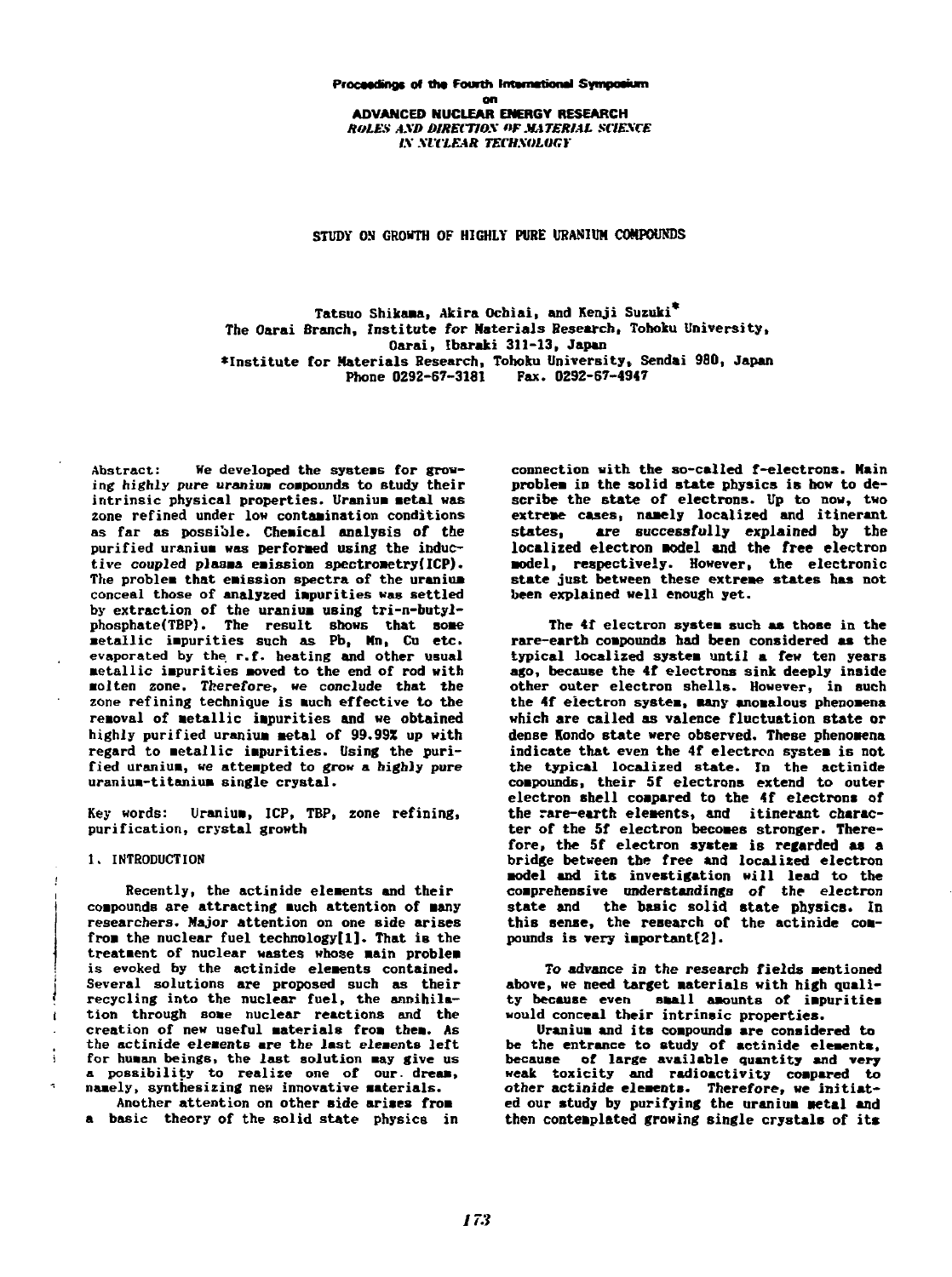**compounds with high quality, using the highly purified uranium metal.**  compounds with high quality, using the highly<br>purified uranium metal.

The purification of uranium metal was performed by two step processes. One is the zone refining method wbich is effective for the reduction of metallic impurities concentration, and the other is the electrotransport method which is used for the removal of interstitial impurities such as gaseous impurities[3,4]. The detailed story of purification process will be **described elsewhere[5).**  described elsewherel5】.

The ratio of resistivity at room temperature and that at the helium temperature, the so called r.r.r.( residual resistivity ratio), is often used to check the quality of purified **metal as a convenient method. However, its** analysis is very complicated as many origins **which scatter the electrons, such as iapuri-**which scatter the electrons. sucb as iapuri**ties, defects, dislocation etc. contribute to**  ties, defects, dislocation etc. contribute t it. From the standpoint that the uranium metal is a raw material for the concerned uranium **coapounds, the cheaical analysis of each eleaent**  coapounds. tbe cbeicalanalysis of eacb eleaent included in the uranium as impurities is de**sirable. In this paper, we will present the**  sirable. In this paper. we will present the chemical analysis of purifi<del>ed</del> uranium using the inductive coupled plasma spectrometry(ICP).

Moreover, we will briefly mention our **effort to grow qualified uranium compounds using** the purified uranium metal.

#### **2. EXPERIMENTAL**  2. EXPERIENTAL

#### 2.1 Development of Instruments

First of all, we determined to purify the **uraniua by the zone refining technique and the**  ur&siu bythe zooe refining tecbnique and tbe electrotransprot method.

The uranium is chemically very active and The uranium is chemically very active and<br>easy to oxidize even in a high vacuum. Figure 1<br>shows the standard free energy,  $\Delta G^O$  for the formation of its dioxide, UO<sub>2</sub>.[6.7A8] The oxygen partial pressure, P<sub>o</sub>, equilibrating with UO<sub>2</sub> at partial pressure, P<sub>o</sub>, equilibrating with UO<sub>2</sub> at **ata. In the aeantiae, the reported equilibriu** at a must be measure, the reported equilibrity and it is about the system dissociation pressure, P<sub>vo\_</sub> is about 10<sup>-8</sup> atm at 1400K, although is strongly depends  $\overline{\text{on}}$  the x in  $\text{U0}_{2+\text{x}}$ .  $\frac{1400 \text{K}}{4}$  is estimated to be from 10<sup>-30</sup> to 10<sup>-3</sup> atm. In the meantime, the reported equilibri-

on the x in UO<sub>2+x</sub>.<br>
These mentioned above indicate that the **high degree of vacuua is needed to get rid of '**  high degree of vacuua is needed to get rid of ...・"picking up oxygen in the course of the uranium **treatment. However, the available technology**  treataent. However, the available technology could not realize such a high vacuum at present.

**Figure 2 shows the reported vapor pressure**  Figure 2 shows the reported vapor pressure Figure 2 shows the reported vapor pressure<br>of the uranium metal and the uranium dioxide, UO<sub>2</sub>.[7&8] The vapor pressure of the uranium<br>metal at its melting point is 1.2x10<sup>-12</sup> atm,<br>namely, 1.5x10<sup>-7</sup>Pa. The reported vapor pressure of the  $UO_2$  at 1300K is about the same as shown<br>in Fig. 2. Therefore, the realistic target of<br>the vacuum will be that better than  $10^{-7}Pa$ . We set our target of the vacuum of our apparatuses<br>to be better than 10<sup>-9</sup>Pa as a base pressure and<br>to be better than 10<sup>-8</sup>Pa as a working pressure. UO<sub>2</sub>.[788] The vapor pressure of the .qranium  $100<sub>2</sub>$ . [788] The vapor pressure of the uranium metal at its melling point is  $1.2 \times 10^{-11}$  atm, namely,  $1.5 \times 10^{-1}$ Pa. The reported vapor pressure of the  $10<sub>2</sub>$  at 1300K is about the same as shown set our target of the vacuum of our apparatuses<br>to be better than 10<sup>-9</sup>Pa as a base pressure and<br>to be better than 10<sup>-8</sup>Pa as a working pressure. Fig. 3 Developed zone refining apparatus



Fig. 1 Standard free energy of formation of **oxides[6t7]**  oxides[6l1]

Į



Fig. 2 Vapor pressure of uranium and uranium **oxides[7\*8]**  oxidea(?A8]



**Fig. 3 Developed zone refining apparatus**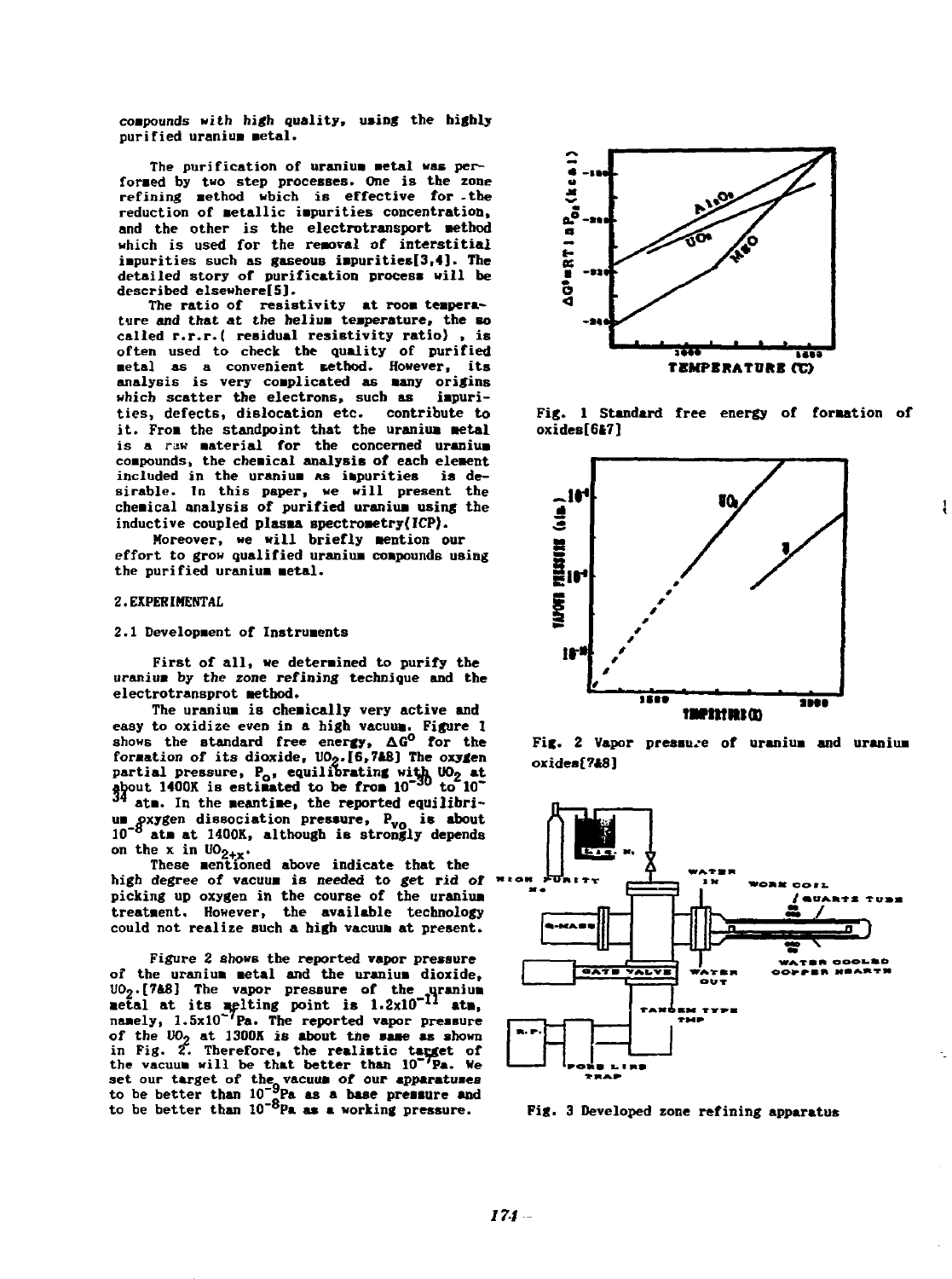|                | S. S. E.               |                                        | Herisontal sene refinier |  |  |
|----------------|------------------------|----------------------------------------|--------------------------|--|--|
| Vacuum         | - Ton pump             | <b><i><u>Tacesa</u></i></b>            | <b>Tanden type</b>       |  |  |
| system         | .Ti sublimation pump   | system                                 | turbo molecular pump.    |  |  |
|                | with Lig. M, shroud.   |                                        |                          |  |  |
|                | .Turbo molecular pump. | Base                                   | $-2x10$ <sup>T</sup> Pa  |  |  |
|                |                        | Pressure                               |                          |  |  |
| <b>Base</b>    | $-4×10-1 Pa$           |                                        |                          |  |  |
| .              |                        | <b>Outpat</b>                          | <b>16kW</b>              |  |  |
|                |                        | POTER                                  |                          |  |  |
| Correat        | DC 0A~1000A            |                                        |                          |  |  |
|                |                        | Frequency                              | 400kEz                   |  |  |
| <b>Voltage</b> | <b>DC 07-67</b>        |                                        |                          |  |  |
|                |                        | Stapie                                 | 200mm max.               |  |  |
| Sample         | 130RD 223.             | leasth                                 |                          |  |  |
| lessth         |                        |                                        |                          |  |  |
|                |                        | <b>Width of <math>\sim</math> 15mm</b> |                          |  |  |
|                |                        | moltan sonal                           |                          |  |  |

**Table 1 Features of developed apparatuses**  Table 1 Features of developed apparatuaes

**Figure 1 also shows that alumina and magne-**<br>
sia crucibles are not suitable for the uraniumsia crucibles are not suitable for the uraniumsia crucibles are not suitable for the uranium-<br>melting. Looking into the phase diagrams, it is found that the molten uranium is almost incompatible with any metals and refractory com-<br>pounds. The experiences accumulated up to now **pounds. The experiences accumulated up to now suggest that the only water-cooled copper hearth**  suggest that the only water-cooled copper hearth



Fig. 4 Developed electrotransport instrument

is compatible with the molten uranium. The<br>floating zone technique or the adoption of the **water-cooled copper hearth is the only choice**  water-cooled copper hearth ia the ooly choice **for the zone refining. However, the self-Bus-**for the zone refining. However, the self-suatainability of the melted part of uranium was **will cause serious problems. So, we adopted the**  will cause serious probleas. 50, we adopted the **water-cooled copper hearth.**  water-cooled copper hearth.

**With regard to the heat source, there are**  Witb regard to the heat source, tbere are **several choices, each of which has advantages**  several choices, each of which has advantages<br>and disadvantages. The possibility of contamina**tion with the tungsten Bakes us discard the**  tion with the tungsten akes us discard the **electron beam Belting. Also, the optical heating**  electron beaa aelting. Also, the optical heating system appears to be difficult to stand together with the high vacuum system at present. For **these reasons, we decided that the r.f. heating**  thesp. reasons, we decided that the r.f. heating system is the best choice at present.

Figures 314 depict the schema of the de**veloped r.f. heating zone refining apparatus and**  $v$ eloped r.f. heating zone refining apparatus and **the electrotransport instrument. Table 1 shows**<br>the electrotransport instrument. Table 1 shows<br>the major features of these instruments. A **the major features of these instruments. A**  special copper-made hearth was developed to enable the r.f.-power to enter the uranium metal **enable the r.f.-power to enter the uraniua metal effectively through the electrically-conductive**  effectively throuh the electrically-conductive copper hearth. The hearth developed is complete-<br>ly compatible with the required high vacuum. **ly compatible with the required high vacuus.** 

# 2.2 Purification of Uranium

The uranium metal whose content of impuri**ties is shown in Table 2 was zone refined sever-**The uranium wetal whose content of impuri-<br>ties is shown in Table 2 was zone refined sever-<br>al times in a high vacuum or in a highly pure helium environment. In the course of the experi**a** and the *a* could be about the could be considered that the **a** solt of the solt of the uranium became thermally unstable due to the interaction with the water-cooled copper hearth and the complicated interaction with the r.f.power supply. The introduction of helium into the system stabilized the molten-part of the uranium substantially. **uranium substantially.**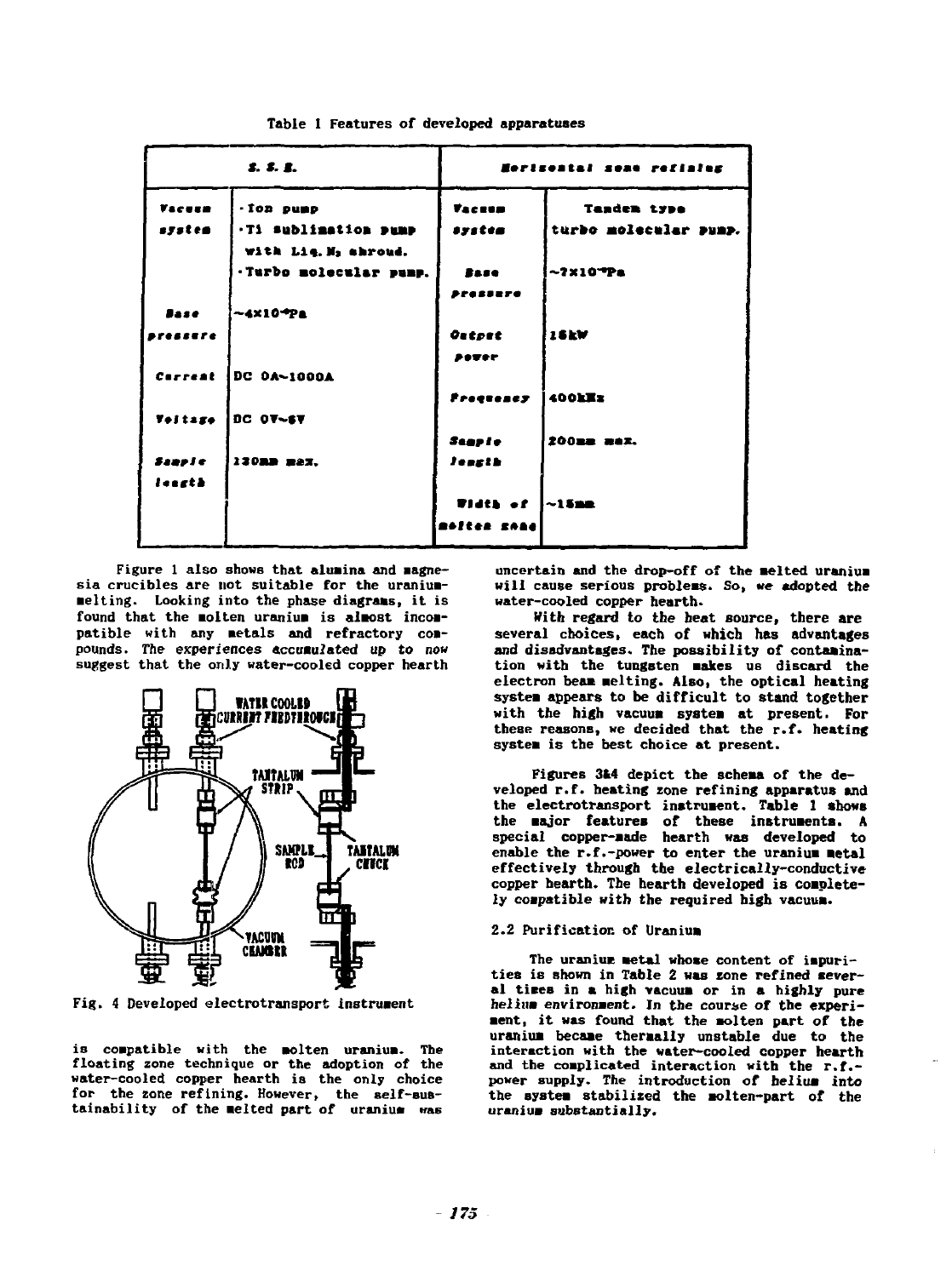Table 2 Impurity content in starting uranium in **aass** ppm

Also, it was found that the pretreatment of Also, it was found that the pretreatment of uranius metals and sequentially proper treatment were important for the success of the zone refinin**g.** 

The uranium metal was purified as follows; Ining.<br>The uranium metal was purified as a<br>A. Melting in an ultra high vacuum.

- 
- n. Herting of several times in an ultra<br> **B.** Zone refining of several times in an ultra<br>
C. Zone refining of several times in a helium **high vacuua.**
- high vacuum.<br>C. Zone refining of several times in a helium gas environment of one atmosphere.
- D. Cutting down the end side of 1/3 of urani**ua rod.**  u rod.
- **E. Zone refining of several tiaes in an ultra**  E. Zone refining of several tiaes in ultra **high vacuua.**  high vacuua.
- **F.** Zone refining of several times in helium **gas ataosphere.**  gas ataosphere.
- **G. Annealing.**  G. Annealing.

The details of the zone refining process will be **reported elsewhere[5].**  reported elsewhere[5].

The purified part of the uranium metal was then solid state electrolysized in the electrotransport instrument for about one week just below the melting point.

#### **2.3 Analysis of Purity**  2.3 Analysis of Purity

**We measured the electrical conductivity of** the purified uraniup in the temperature range of **4.2K-300K. The degree of purity of the uranium** was primarily judged by the so-called r.r.r., the resistivity ratio between at 300K and at 4.2K. The chemical analysis was carried out by the ICP, inductive coupled plasma emission **spectroscopy, technique.**  spectroscopy, technique.

As the ICP is not suitable for the analysis As the ICP is not suitable for the analysis<br>of gaseous elements such as hydrogen, nitrogen, of gaseous elements such as hydrogen, nitrogen,<br>oxygen etc. we analyzed the uraniu**m metal** purified by only zone refining process which is effective for removal of metallic impurities as **said before.**  said before.

**Analyzed parts of the purified uraniua are**  Analyzed parts of the purified uranium are shown in Fig. 5 in relation to the zone refining **process mentioned above above the process mentioned above. The operating condi**tions of ICP are shown in Table 3. The uranium **metals were solved in a heated nitric acid. The acid concentration was controlled to be 8H. The**  acid concentration IIas control1ed to be 8M. The standard solution of the analyzed elements was **also controlled to have the saae nitric acid concentration. Four kinds of the standard solu**tion, Whose concentrations of the analyzed<br>elements are 0, 5, 10 and 15 ppm, were prepared. elements are 0, 5, 10 and 15 ppm, were prepared. also controlled to have the sase nitric acid<br>concentration. Four kinds of the standard solu**•tfttr** *tltt* **1** 



Fig.5 Analyzed positions of uranium metal rods. **See text about the step C, E and G.**  See text about the atep C, E and G.

TABLE 3 Operating conditions of ICP

| Hitachi dual monochromator-ICP%AES-P%5200 |                      |
|-------------------------------------------|----------------------|
| R.F.power                                 | 1 kW                 |
| Argon gan flow rate                       |                      |
| Plassa                                    | $12 \frac{1}{min}$ . |
| Nebulizar                                 | $0.5$ $1/\min$ .     |
| Auxiliary                                 | $0.5$ l/min.         |
| Observation height above coil             | 15m                  |
| Slit width                                |                      |
| Spectrometer1                             | $30\mu$ m            |
| Spectrometer2                             | $30 \mu$ m           |
| Grating                                   |                      |
| Spectrometer1                             | 3600 grooves/mm      |
| Spectrometer2                             | 1200 grooves/mm      |
|                                           |                      |

To simplify the analysis, we restricted the number of analyzed elements by following condi**tions.**  tions.

- **1. Elements which is difficult to be analyzed** by the ICP should be excluded. **by the ICP should be excluded.**
- 2. Elements whose chemical properties are **aiailar each other such as the rare-earth**  aiilareach other such therare-earth eleentsshould be represented b, a typi**eleaents should be represented by a typical eleaent.**  cal eleent.
- 3. Elements which is extracted by the TBP in **large aaount, which will be explained**  large aaount, whicb IIill be explained **later, should be excluded.**  later, should be excluded.

Consequently, we chose the following elements. **Al, Bi, Ca, Cd, Co, Cr, Cu, Fe, La, Lu, Ng, Ho, Ni, Pb, Pr, Sc, Si, Sn, Ti, V, N°, and Zn.**  Al, Bi, Ca,Cd. Co, Cr, Cu, Fe, La, Lu, MC, Mo. Ni, Pb,Pr, 5c, Si, 5n, Ti, V, W,回dZn.

The problem in the ICP analysis of the

impurities in the uranium is that many emission spectra from the uranium conceal those from the **spectra froa the uraniua conceal those froa the**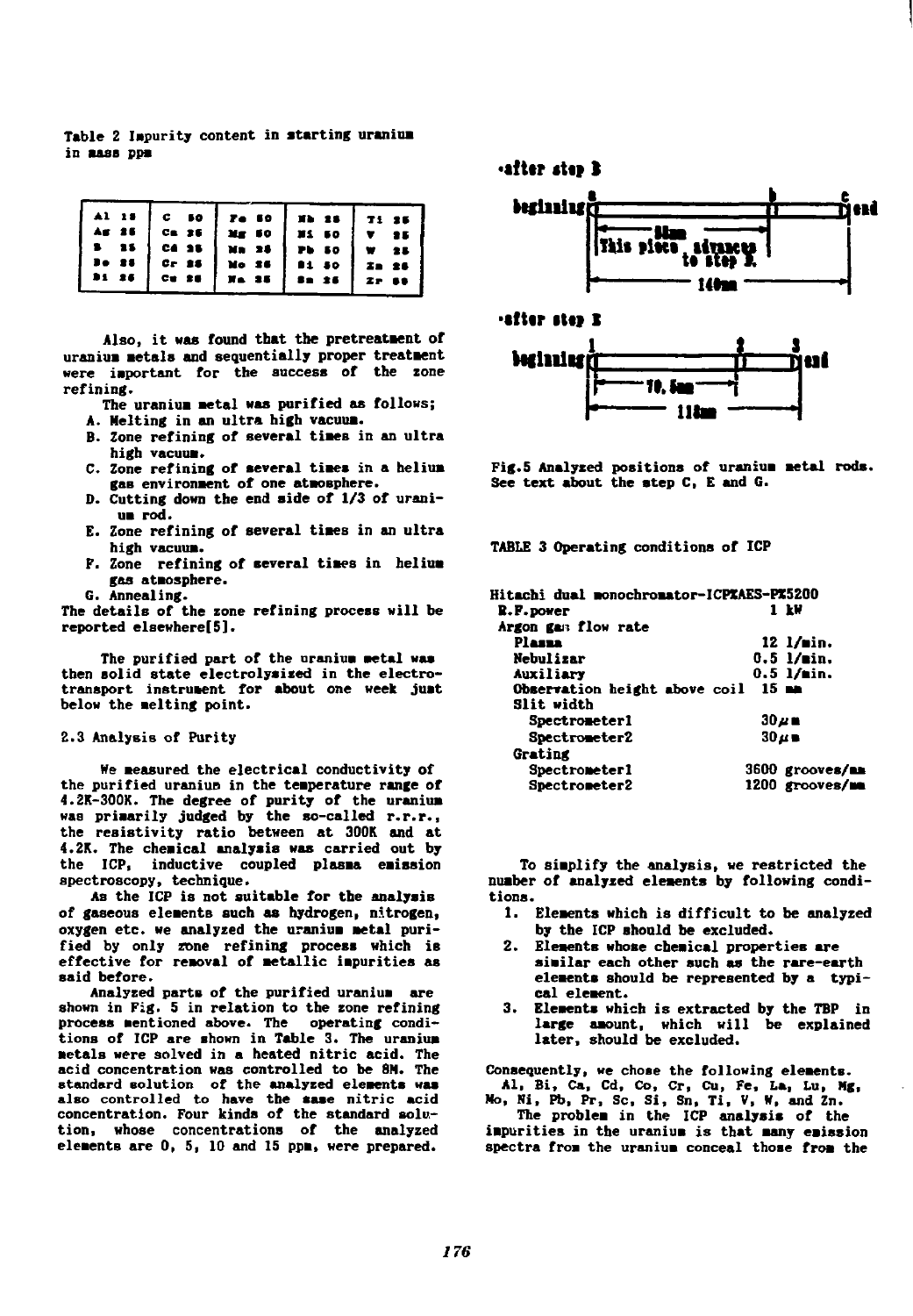**impurity elements. Therefore, the uranium was removed by the extraction Method using the**  re.oved by the exlraction .ethod using the TBP(Tri-n-butyl Phosphate). At first, the TBP was mixed with toluene in the ratio of 1 to 1, **then the mixture was shaked with BH nitric acid**  theh the mixture was shaked with B~ nitric acid solution to make a preequlibium state. We extracted the uranium by the TBP twice. After the extraction, any uranium in the solution could not be detected by both the ICP and the G.M survey meter. The blank nitric acid solution of 8M was prepared by the same procedure as the **uranium solution.**  uranium solution.

The use of the TBP causes another problem, that is, the possibility of the extraction of impurity elements. So, we examined the extraction factor of the impurity elements using the standard solution. The analyzed result of impu**rity was rectified by its factor.**  rity was rectified by its factor.

Using the purified uranium as the starting **aateriai and the apparatuses described above,**  .aterial and the apparatuses described above. we are now trying to grow highly pure uranium compounds. One example is the growth of the U<sub>2</sub>Ti **compounds. Une example is the growth of the U<sub>2</sub>Ti<br>single crystal. The U<sub>2</sub>Ti is thought to have** single crystal. The U<sub>2</sub>Ti is thought to have<br>interesting electric properties as is the compound between so-called the 5f and the 3d elements. However, the U<sub>9</sub>Ti is the line compound **and congruent but with a solid solution phase of**  and congruent but with a-solid solution phase of the β-Ti and the *y*-U at 1171K. So, the conventional melting techniques are not applicable to **grow its single crystal with high quality. Ke**  grow its single crystal with high quality. We<br>are now zone-heating the compound and annealing **for a substantial period in a high vacuum.**  for a substantial period in a bigh vacuu.. **Results of the characterization of the obtained**  Results of the characterization of the obtained crystal will be reported elsewhere[9]. and the 3d

## **3. RESULTS AND DISCUSSION**

**The concentration of the impurities in the**  The concentration of the purities in the zone refined uranium metal is shown in Table 4. The result on the uranium before the zone refin**ing is also shown as comparison. The miniaua**  ing is also shown as comparison. The minimum<br>accuracy of the data is thought to be less than **I ppm. The elements which can not be detected**  1 ppm. The eleents which can not be detected **are not shown in Table 4.**  are not shown in Tahle 4.

As deduced from the zone refining of the **rational incompose of the soft in the zone refining of the rare-earth. metals, metallic impurities usually move to the end edge of a rod with the molten zone by the zone refining processing. That is**  zone by the zone refining processing. That is attributed to the distribution factor of impurities between the solid and the liquid phases being less than an unity. The typical elements are iron and nickel as depicted in Table 4. The **elements whose concentration decrease totally by**  elements whose concentration deccease totally by the zone refining, typical one is manganese, are thought to evaporate in the process of the zone **refining in an ultra high vacuum.** Behavior of  $\mathbf{r}$  refining in an ultra high vacuum. Behavior of copper exhibited the mixture of above two cases.

Thus, the behaviors of almost the impurities can be explained and the zone refining was **cies can be exprained and the zone reliming was** confirmed to be effective for purification of confirmed to be effective for purification of<br>the uranium metal as far as the metallic impurities are concerned.

However, the behaviors of aluminum and

calcium are strange. These two elements increased in their concentration after the zone refining. As for the calcium, we guessed that the TBP may be the origin of the contamination. Concerning the increase of aluminum concentration, we can not identify the source at present.

**Adding up the concentration of the impurities except for calcium and aluminum in the most purified peace (1 in Table 4), we obtained** the value of 36.1 wt.ppm. Judging from this **value, the total concentration of metallic impurities in the purified uranium is thought to be less than 100 mass ppm.** So se think that the less than 100 mass ppm. So se think that the high purity uranium metal of 99.99 wt*.*% could be **obtained.**  ohlained.

It is interesting to compare the **:esuit of** chemical analysis with the r.r.r.. Figure 6 is **the rightly result in the rightly result is the rightly that it is the rightly result is the** <br>the rightly result in the uranium words red after the all zone refining processes. As stated before, the r.r.r. is influenced by the many origins. However, the influences except for impurities are thought to be almost the same in every part of the uranium rod. Further, judging from the case of the zone refining of the rare-earth metals, gaseous impurities such as oxygen,<br>nitrogen etc. are thought to be hard to move. **nitrogen etc. are thought to be hard to move.**  Therefore, we think that the r.r.r. reflects the concentration of metallic impurities to some extent. But, as the effects of substitutional **metallic impurities on the electrical resisti¥i**ty will be smaller compared to that of interstitial gaseous impurities, the change of the r.r.r. is smaller than that inferred from the decrease of impurities concentration. Anyway,



Fig. 6 The r.r.r. along uranium metal rod puri**fied by the zone refining. The dotted line is guide for eyes. The r.r.r. of uraniua aetal before the zone refining is about ten.**  fied by the zone refining. The dotted line is<br>guide for eyes. The r.r.r. of uranium metal before the zone refining is about ten,<br> $177$